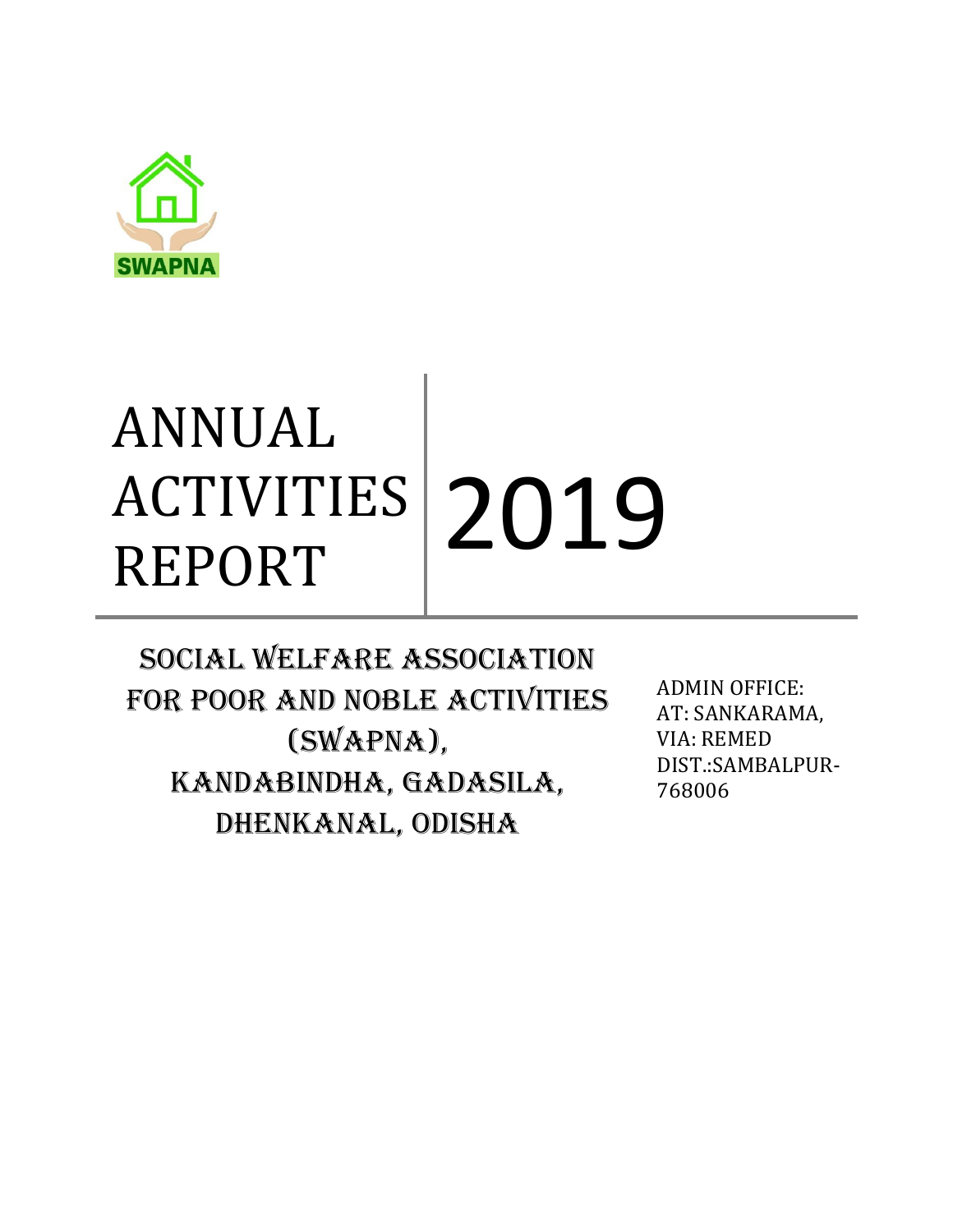# **FROM THE DESK OF DIRECTOR…**

In implementing development programmes of **SWAPNA**, especially among a population with developmental indicators being in the bottom part of list in national context; it is imperative that advantage of technology is adopted in all implementation, planning, monitoring and evaluations. It makes the work more effective and penetrative.

We, the **SWAPNA** family acknowledge with sincere thanks the contribution of all our patrons, all institutions and individuals those have contributed substantially or slightly to the cause for which the institution was established. But for their support, it could not have been possible complete the decades plus journey of ours.

We, also thankful to the various Departments/Ministries of both central and state Government and their apex bodies from bottom to top level and make our Endeavour towards achieving the desired goal of the organization.

We for and on behalf of **SWAPNA** too expect the same cooperation and generous support from our target audience and other concerned as usual.

This Annual Report is the testimony of our humble achievements and dedication.

 *Sd/-*

 *Director, SWAPNA*

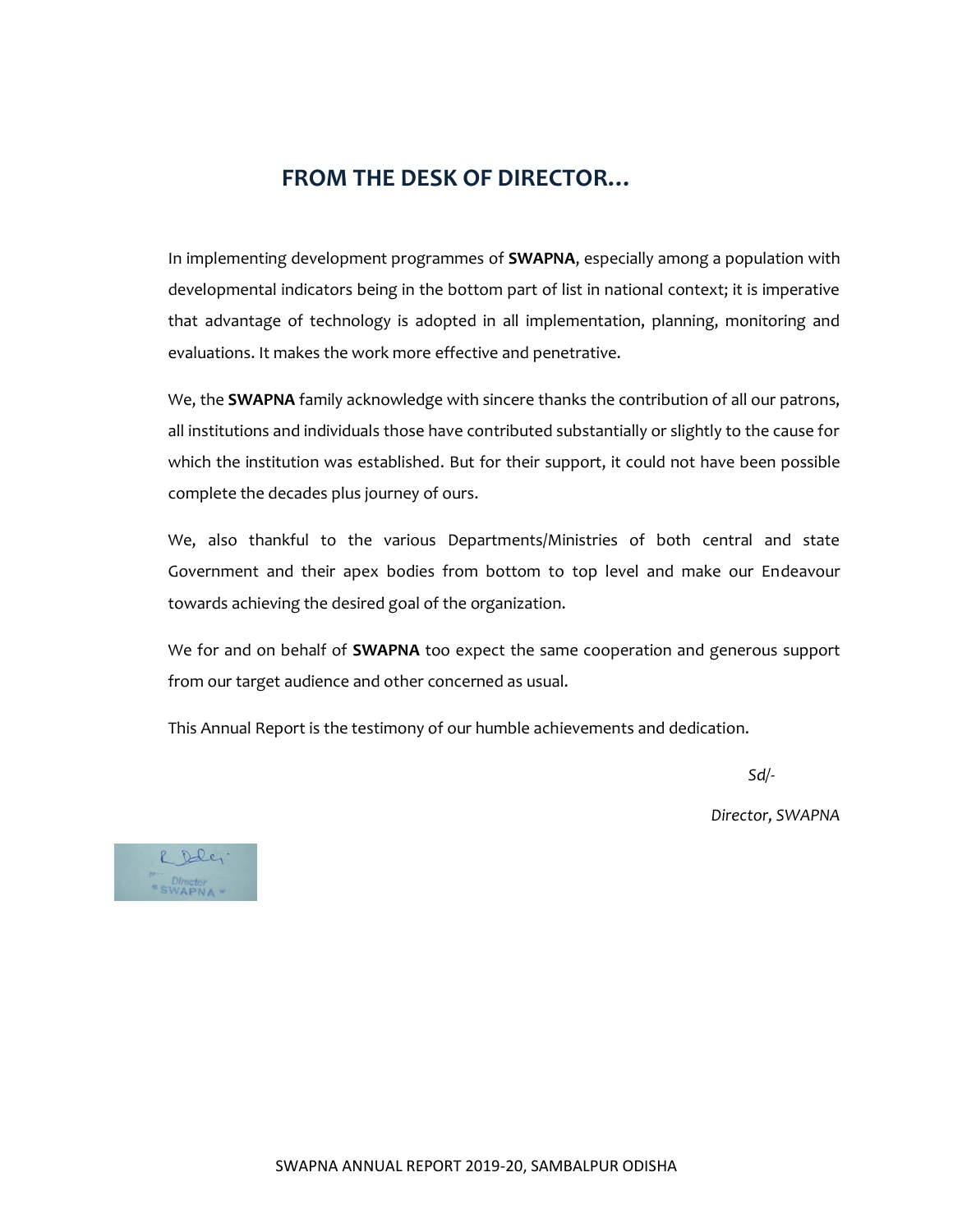# **FOREWORD …**

**SWAPNA** is an outcome of an effort to address social issues, a need to empower the vulnerable part of the community; especially women and children, poverty stricken population living in remote, tribal areas, forest dwellers, artisans etc in Sambalpur district of Odisha. Established in a span of ten years, SWAPNA within this span of its interventions has implemented programmes to enhance the quality of lives of such persons, strengthening their respective financial capacity, emerging as a collective in different formats; SHGs, JLGs and be able to create assets to address their needs at own level. Since last 20 years SWAPNA has been tirelessly working with the community in the field of sustainable livelihood and literacy for the downtrodden and vulnerable community.

In pursuance of its objectives, SWAPNA has implemented projects and programmes pertaining to women and child development, Geriatric care, addressed youth and adolescent issues, nutrition issues, women empowerment and protection, address livelihoods issues, financial inclusion and literacy etc.

#### Location:

The Registered-cum- Head Office of SWAPNA is located at Kandabindha village of Dhenkanal district while the operational office is situated At/Po- Sankarrma Via-Remed, Sambalpur district, a partly tribal and forest covered region in western parts of Odisha as the major focus of the organization is on the western Odisha. The organization is working in different interior and inaccessible regions of Sambalpur, Jharsuguda, Deogarh and Sundergarh districts of Odisha. Besides this SWAPNA put its foot print at the coastal Jajpur district as well to enhance its operational area.

# Legal Entity:

SWAPNA- Registered under Society Registration Act XXI of 1860

Permanent Account Number with Income Tax Department

Unique ID number generated from NGO—PS through NITI AYOGA

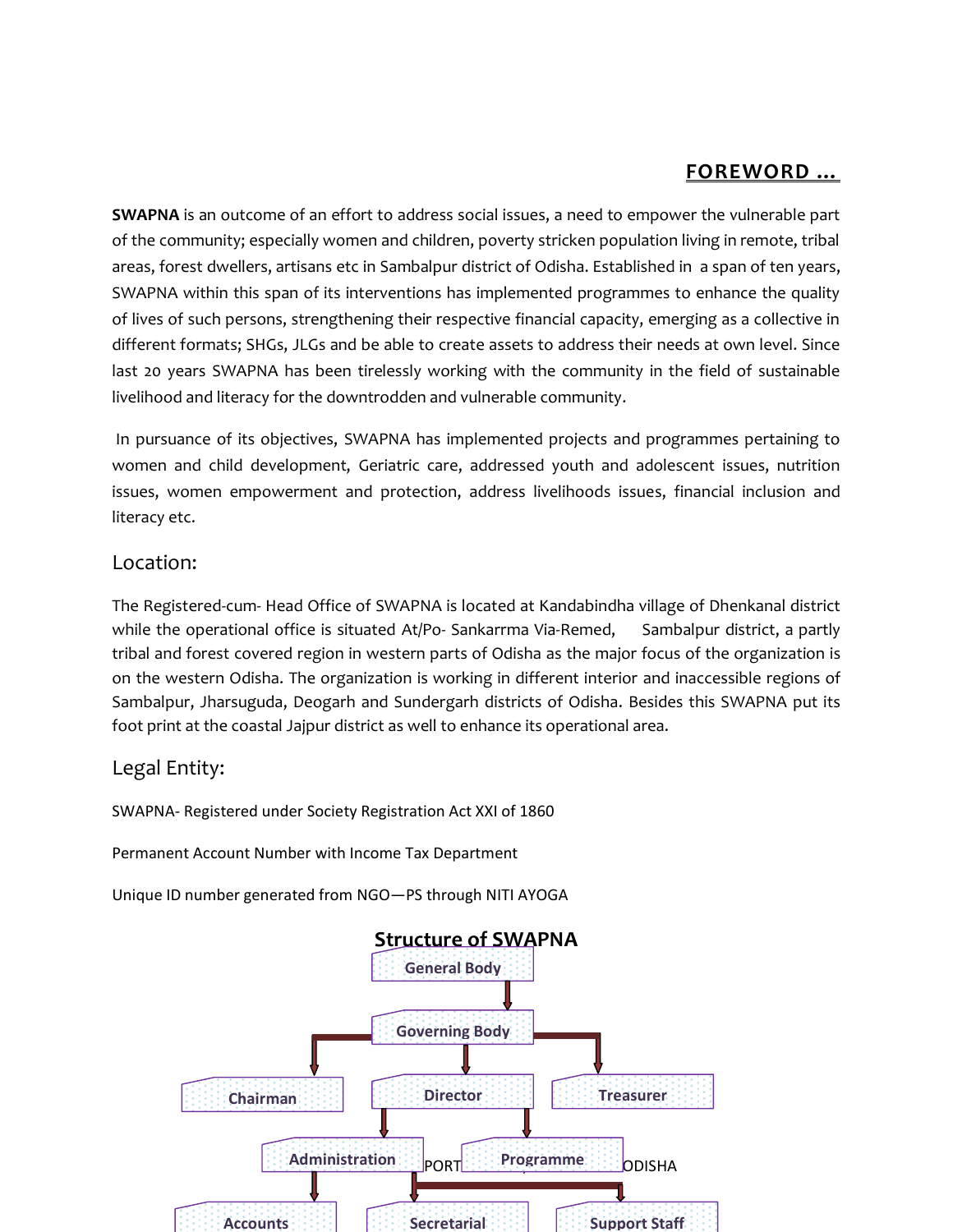# **REFLECTION OVER ACTIVITIES OF SWAPNA FOR THE YEAR 2019-20**

**Considering our activities we have fractioned our activities into different parts which was as follows;**

- **1. Health and family welfare activities**
- **2. Women empowerment and promotional activities**
- **3. Developmental activities for promotion of handicrafts**
- **4. Skill development and Economic enhancement programme**
- **5. Geriatric Care**
- **6. Other Social Developmental actions.**

# **DETAILS OF ACTIVITIES:**

**1. Health and family welfare activities:**

#### **A. PROMOTION OF AYUSH ACTIVITIES:**

Like the preceding years this year SWAPNA organized different IEC activity towards promotion of Indian systems of medicine with emphasis to Ayurveda, Yoga, Unani, Siddha and Homeopathy. Apparently student's competition, convention of the AYUSH Practitioners, youth rallies and workshop amongst the health practitioners are organized to host different activities relating to sustainability of community health. A local workshop was organized at Sambalpur district towards promotion of Local Health Traditions (LHT). Yoga in primary school have been initiated in 11 rural schools under kuchinda Block of Sambalpur district. The organization is proposing to expand the scope of activity during the ensuing year subject to availability of financial assistance from Ministry of Health & Family Welfare, Government of India, New Delhi.

The organization SWAPNA from time to time generates massive awareness among the common men regarding promotion of ayurveda, unani, siddha, yoga and homeopathy. Yoga and naturopathy are considered to be the life saver elements of life. The massive awareness was spread regarding promotion of yoga and naturopathy at different villages and GPs in Patrapur and Sambalpur blocks under Sambalpur district by means of street play, one act play, distribution of leaflets and posters etc. Apart we have also running one Yoga training Center at Sambalpur district since last two years.

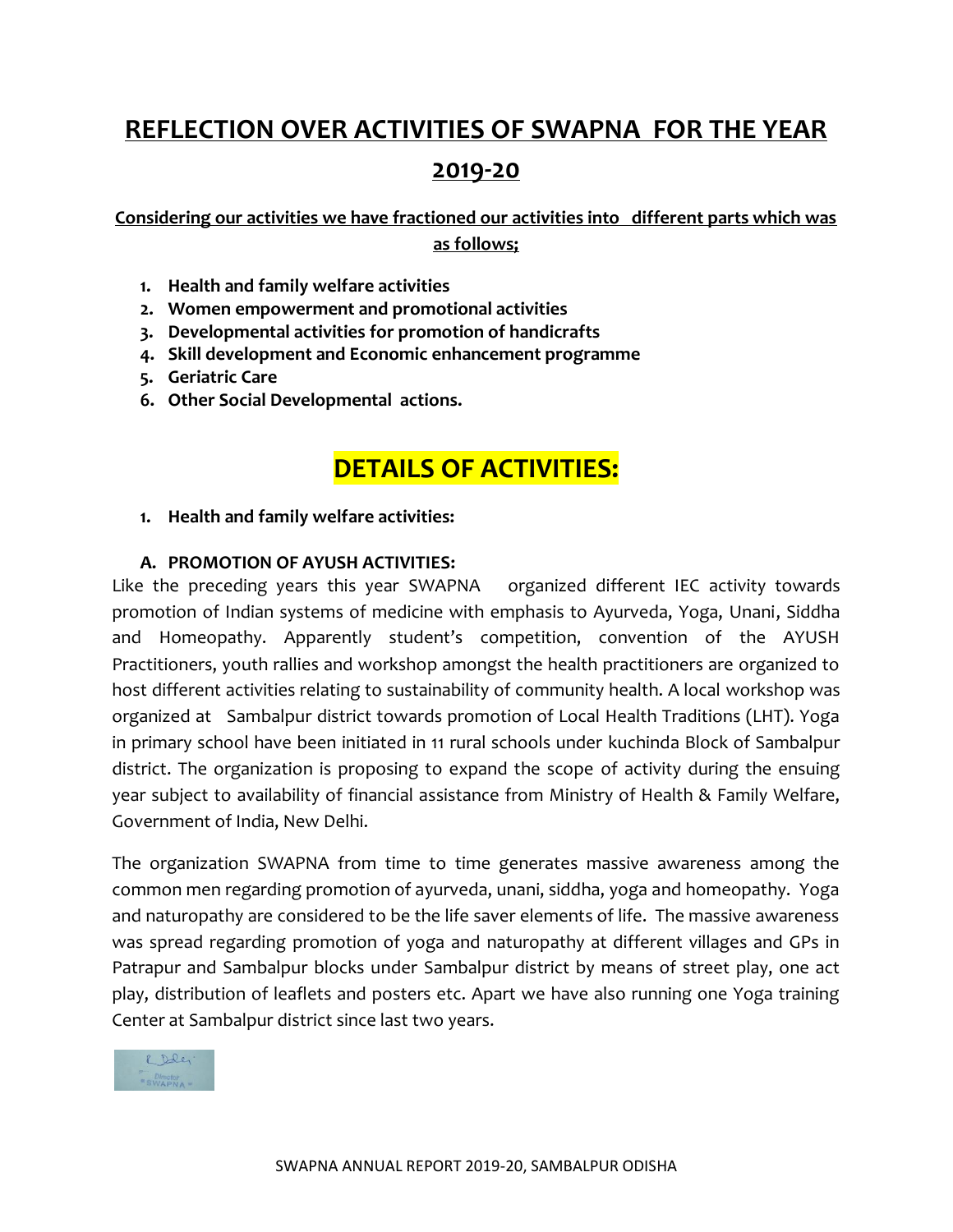#### **B. AWARENESS CAMP ON MALARIA/AIDS/TB/CANCER/LEPROSY:**

Aims at reducing the existing prevalence of malaria, the organization organized 7 malaria eradiation awareness camps at Dhanakauda block under Sambalpur district for the field workers of different NGOs. In the camp the participants are awakened regarding use of insecticide treated bed nets, indoor residual spraying, cultivation of larvivorous fish and administration of malaria does soon after they become vulnerable due to affected by malaria. The resource persons, doctors, para-medical professionals and health service providers sensitized the participants about the do's and don'ts to prevent malaria.

#### **C. HEALTH DAY CELEBRATION:**

Due to rapid growth of industrialization, deforestation, massive use of vehicles, thermal power grid, and use of electronic items, Polythene bags etc. our mother earth becoming polluted day by day. As health is a major concern for the inhabitants of the operational districts, SWAPNA in association with the District Health Administration organise different programmes for health professionals as well as the target population to make more educative pertaining to their health and hygiene. As a part of this Health professional's workshop at Sambalpur, Rally and mass meeting with the help of Women SHG members at Laikera Jharsuguda , Observation of World Health Day at Brajarajnagar of Sundargarh was organised simultaneously on  $7<sup>th</sup>$  of April by which the hired professionals delivered the related theme to the target audience.

#### **D. DRUG ABUSE PREVENTION / DRUG DE ADDICTION CENTRE**

**SWAPNA** in association with local CBOs/NGOs and local community has been working for the wellbeing of the persons those who were depending upon various narcotic drugs as well as affected with consuming regular alcohol which bring a different health hazard for the depending person while a much more impact was falling upon the family members. By use of the narcotic drugs and country specific alcohol social disturbances was also occurred and the effect of the same take the depended families in isolation which brings economical imbalance.

Taking this into consideration the organization took it a major objective and implement several programmes according to the area specific need of the target people. Various activities relating to the ill effect of drug, was organized with the support and cooperation of various stakeholders which was as follows:

 Implementing a 10 bedded drug de-addiction centre where the staff members were moved to the areas and organize mass meeting, identify the drug dependents, taken over counseling sessions both the user as well as the family members, provide clinical and institutional support for the drug dependent until his cure. This programme was implemented at Mayurdima village of Laikera block under Jharsuguda Revenue district and Reamal village of Deogarh District respectively where the targeted

beneficiaries ill treated and provided both services as and when necessary.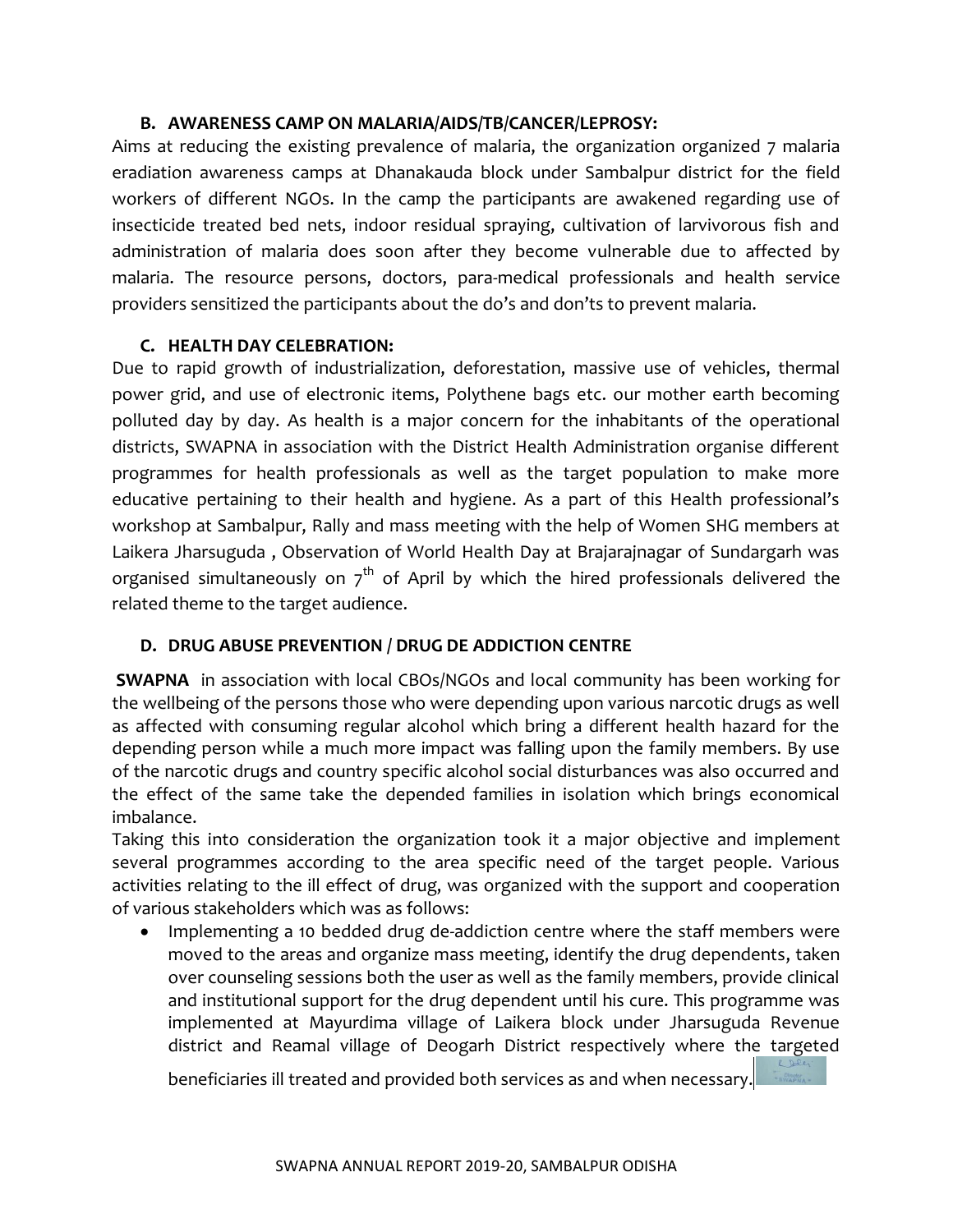- Similarly workshop, seminar, mass meeting, Rallies were also organized at different corners of the state where the target audience was educated and involved themselves with various activities related to elaborate the ill effect of drug dependents. These programmes was also implemented at Laikera and Kirmira Blocks of Jharsuguda District, Reamal and Tileibani block of Deogarh District, Brajarajnagar and Hemgiri Blocks of Sundergarh District.
- Youth masses were very much affected with the above, and use of several narcotics among the young population is a major concern for the country. Keeping this into consideration the organization focused its actions to educate and aware the youth generation and the volunteers identify some hot spots in the area of operation to address the issue. Putting this into action a hotspot level committee was formed at different operational area by taking the PRI/ULB elected representatives, Village Opinion Leaders, Religious leaders, Teachers and other such like minded persons and specially launched the programme targeting both rural and urban youths. Small focus group meetings were organized in relation to the ill effect of drug usage and its impact on family and society was discussed and by this the organization derived peer leaders and with the help of such peer leaders the organization sustain the activities at both Sambalpur and Deogarh district.

# **E. HIV/AIDS AWARENESS**

In association with DAPCU, Sambalpur and active collaboration with HINDALCO, Hirakud the organization with its expertise man power educate the Industrial workers about the dreadly disease HIV/AIDS. For the purpose one day workshop for the officials was organized and then 5 nos. of awareness-cum-educative sessions was undertaken by the organization. The Resource persons were taught about the transmission process of the virus and after infection the position of the infected persons, their health problems, social stigma faced by the person, Health care facility availability in nearby areas. Routes of transmission, vulnerable community those who were likely to be infected and the basic usage of preventive measures i.e. use of condom. Also condom demonstration was also done and display by the resource person. Availability of affordable condoms for the weaker sections of the society etc. was discussed in the day long campaign process.

#### **2. Women empowerment and promotional activities**

#### **A. WOMEN EMPOWERMENT , SHG PROMOTION & CAPACITY BUILDING:**

The organization from time to time organizes different workshop and seminar among the members in the SHGs to make them awaken regarding various recent developed plan, programs, policy and procedure being innovated by Govt. and NGOs for development and empowerment of the women & children, dalit and tribal , farmers & construction labourers and other downtrodden community people, women's participation in three tier panchayatiraj system, how women can collectively mitigate the adverse impacts of disasters, eradication of social evils, blind beliefs, dowry, female foeticide along with promotion of small family norms, spacing of child birth and population control, management of household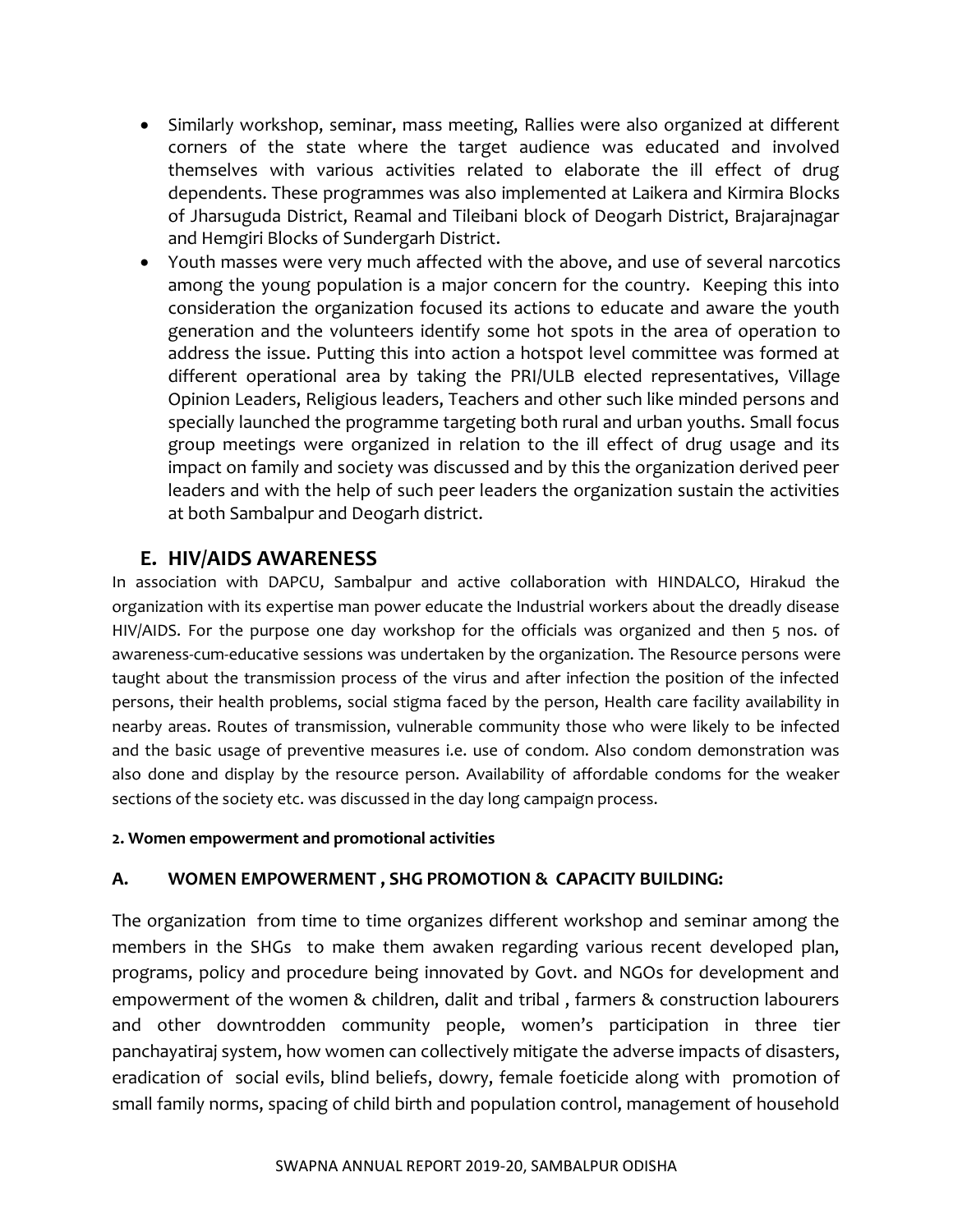wastes and solid wastes, ban on use of polythene below 20 microns, cultivation of medicinal plants at the waste lands, back yard plantation and kitchen garden promotional activities. The community people are also awakened regarding environment pollution causes and the global warming process.

As part of its women empowerment initiative, SWAPNA by the patronization of Local community based organizations has formulated, capacitated and linked the rural and urban women SHGs in Sambalpur district of Odisha. The program has been initiated since 10th January-2016. The target is to promote and stabilized 150 homogenous SHGs.. We will also take the initiatives to spread the program in different wards of Sambalpur Municipal Corporation, Laikera Block of Jharsuguda District, Hemagiri Block of Sundargarh District, Reamal Block of Deogarh District.

**SWAPNA** was conducting field based capacity building programme for its formulated SHG members for different district in which 300 around SHG leaders from different SHGs participated. In the leadership training program the local line department officials sensitized the SHG members for management of small savings, pooling of external resource from different financial institutions and Banks etc, record keeping procedure, maintenance of different stock registers, sales registers, profit register etc at the time of venturing different income generating and entrepreneurship activities. They were also awaked about regular savings, thrift and credit program, internal lending and rendering of different social service activities.

# **B. TRAINING TO SC/ST/MINOR COMMUNITY WOMEN:**

To mainstreaming the minority, SC/ST women in to the pace of community development and to enhance their functional ability, leadership skill, crisis coping mechanism and livelihood options, we have organized thematic trainings for them in different 7 batches. So far 210 women have been trained and have been actively involved in different micro enterprising groups, grievance settlement groups and other grass root forums to end the atrocity and inequalities vested against them. In this context, SWAPNA organized 3 batches of skill training for the minority youth on the trade phenyl making, food processing and electronics. There were 75 youth from the minority community trained in Balisankara block under Sundargarh district.

Aims at building the capacity, managerial ability, leadership skill, conflict resolution techniques and crisis coping mechanism among the minority women and girls we at SWAPNA organized 3 numbers of non-residential training camps at Budharaja and Sankarrma in Sambalpur district covering Kuchinda and Jamankira block. We have covered total 98 women under the training. The resource persons from the local line department, civil society organizations, community based organizations and local schools were enlightened the participants about their role, responsibility and capacity building measures.

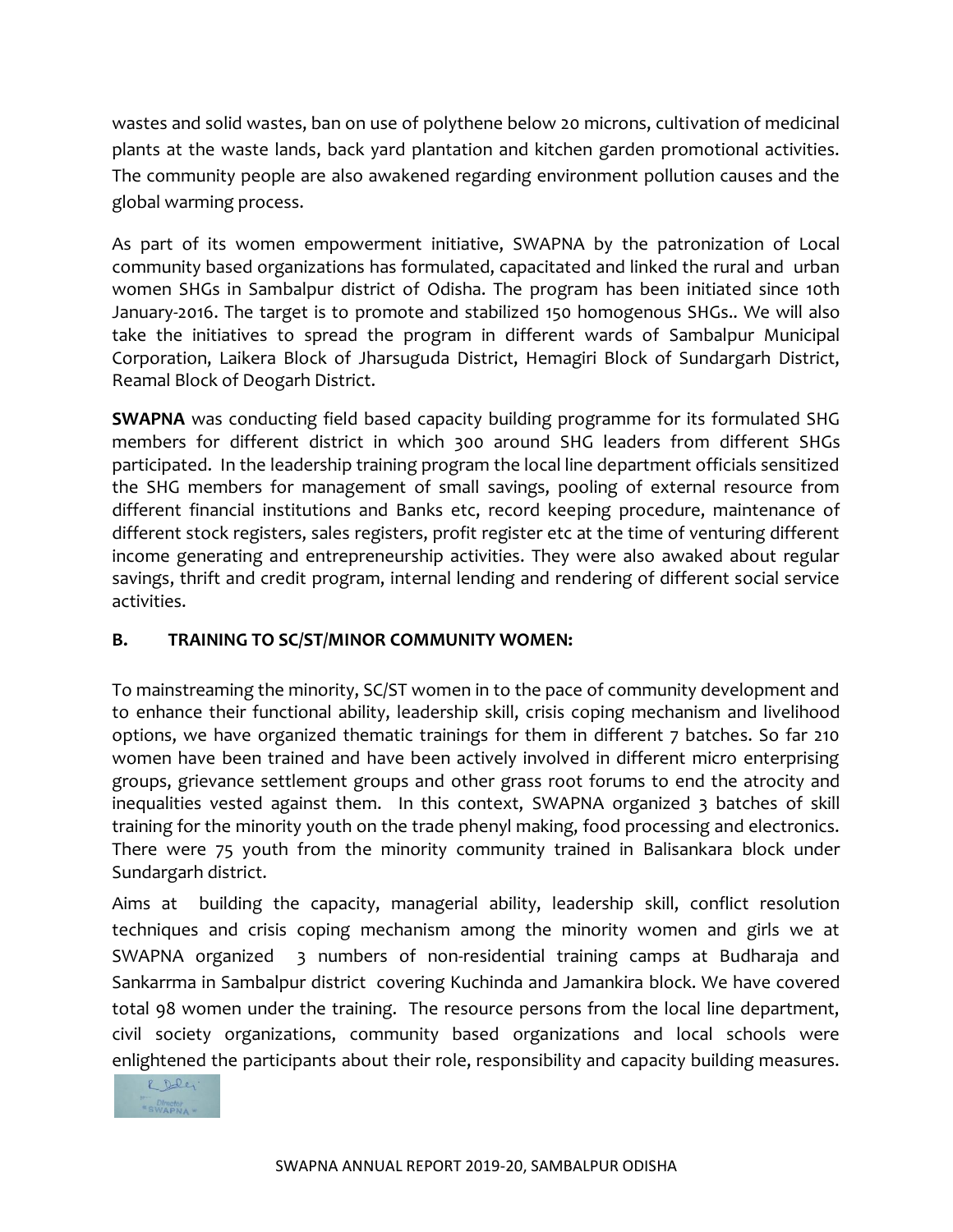# **C. LIFE SKILLL EDUCATION FOR ADOLESCENT**

Keeping in view providing life skill education to the adolescents we at SWAPNA organized a life skill education camp at Budharaja and Sankarrma in Sambalpur district in which 25 adolescents within the age group of 19 years covered. In the life skill education camps the adolescents were counseled on development of their personality, leadership skill, crisis coping mechanisms, practice of yoga and pranayam in their day to day life. The resource persons from the local line department were hired for the purpose. We had used different leaflet, book let, brochure and posters to enlighten the adolescents on the issue.

#### **3. Developmental activities for promotion of handicrafts**

#### **A. HIRING OF STALL AT JORANDA MAGHA MELA, DHENKANAL**

The organization in association with O/o the Development Commissioner (H) organized a handicraft stall programme at Joranda Magha Mela. There were 20 handicraft stalls arranged for display of goods and sale of handicraft products in the trade, Dhokra, Bamboo, Applique, Art textile, Brass metal, Terracotta. The Branch Manager, SBI, Joranda attended the program being guest of Honour. The duration of the program was 7 days. The handicraft products derived a good sale amounting to Rs. 9 Lakhs. The organization is proposing to organize the program during the ensuing year.

#### **B. NATIONAL LEVEL EXHIBITION, AT ROURKELA:**

With the active collaboration and supportive supervision, during the current financial year the organization has been conducted the National level Handicrafts Exhibition held at Rourkela, which is the business city of western odisha and two neighbouring states population floating to this township for different purpose. 50 nos. of stalls have been installed and distributed among the artisans those who are coming from the different states like Rajasthan, Delhi, Uttar Pradesh, West Bengal, Jammu & Kashmir so also from Odisha. Officials from District administration appreciate the activities of SWAPNA and the guests have been discussed on the praiseworthy steps of the organization. Also officials from the Ministry, and concerned Department have been supervised the entire activities and express their satisfaction over all the arrangements. Over a period of 10 days the artisan's sale is around 15 lakhs.

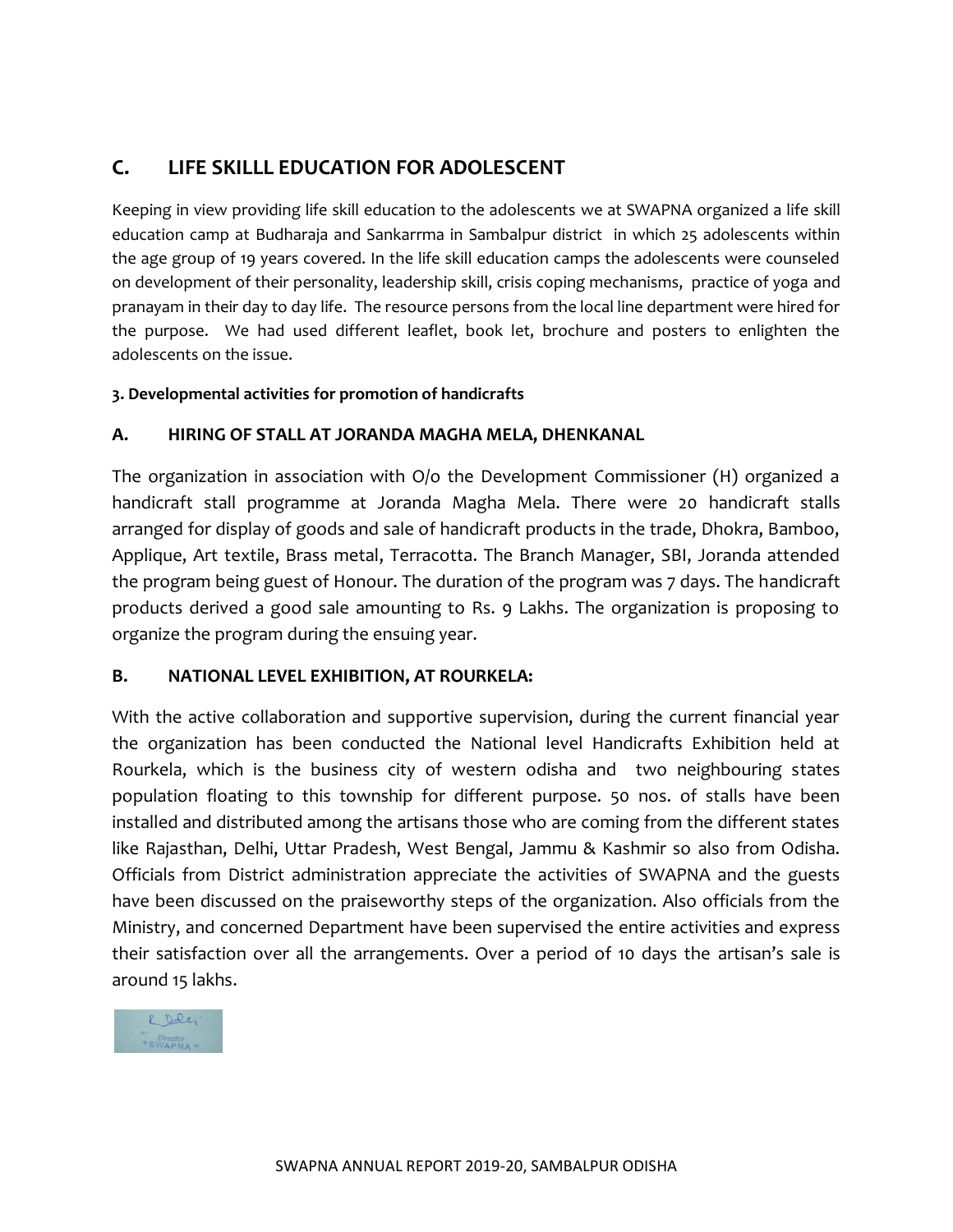#### **C. MARKET PROMOTIONAL EXP. ON ARTISANS**:

Aims at promoting sale of handicraft products of rural artisans SWAPNA regularly support the artisans to participate in different exhibitions/melas at different places of Sambalpur Gajapati, Chhatrapur by hiring some stalls for them. Besides this we also hiring one sales outlet at Berhampur located in the central part of the district to attract a large crowd of population. There are several products of handicraft items made out of brass and bel metal, dhokra casting, bamboo craft, .appliqué and patch work and horn craft items displayed for sale and market promotion. The mission behind setting of the handicraft sales outlet is to promote sale and development of handicraft products of the languishing crafts

#### **4. Skill development and Economic enhancement programme**

# **SKILLING INDIA (INTERVENTION OF SKILL TRAINING UNDER PMKVY)**

Aims at creating Employability among the non-student unemployed rural and tribal youth, SWAPNA always gives emphasis. During the year under skill training program, 54 youth covered under Mobile repairing training, 15 youth covered under Auto rickshaw repairing training, 30 youth trained on home decorative, 30 adolescent girls trained on beautician, 25 youths trained on Electronics/ electrical gadgets repairing and another 20 youth trained on self employed tailor. The training duration varied from 30-45 days, trained and efficient master trainers imparted training to the trainees at different training locations arranged by SWAPNA.

Over and above, extending financial services to the non-bankable poor in the rural areas, SWAPNA gives special attention to its micro entrepreneurship development programme. The programme is carried out under SHG mode. As the women covered under the SHG promotion activities are generally rural and the educational level is low, training to carry out a sensitive issue like handling finance is imperative. In consideration of this SWAPNA imparted training to the SHG leaders on some basic aspects of financial dealings such as basic book keeping, safe keeping of money, record keeping of lending activities etc. During the year we have successfully conducted 10 MEDPs through the support of NABARD, R.O. Bhubaneswar in four trades Bamboo Craft, Leaf plate making, Tailoring Agarbatti making and Mushroom Cultivation. The training was imparted in batched containing 15-20 women and endured for 3 days.

# **INCOME GENERATION PROGRAM**

Aims at providing gainful employment to the rural women having no means of employment we have organized a vocational training course on the trade Phenyl making and readymade dress making. The location of the vocational training centres was at SWAPNA in Sambalpur blocks, Sambalpur district. The dividend out of sale proceeds are reserved for organizing different welfare activities. The organization maintains proper books of accounts and maintains transparency at all level in organizing the program smoothly.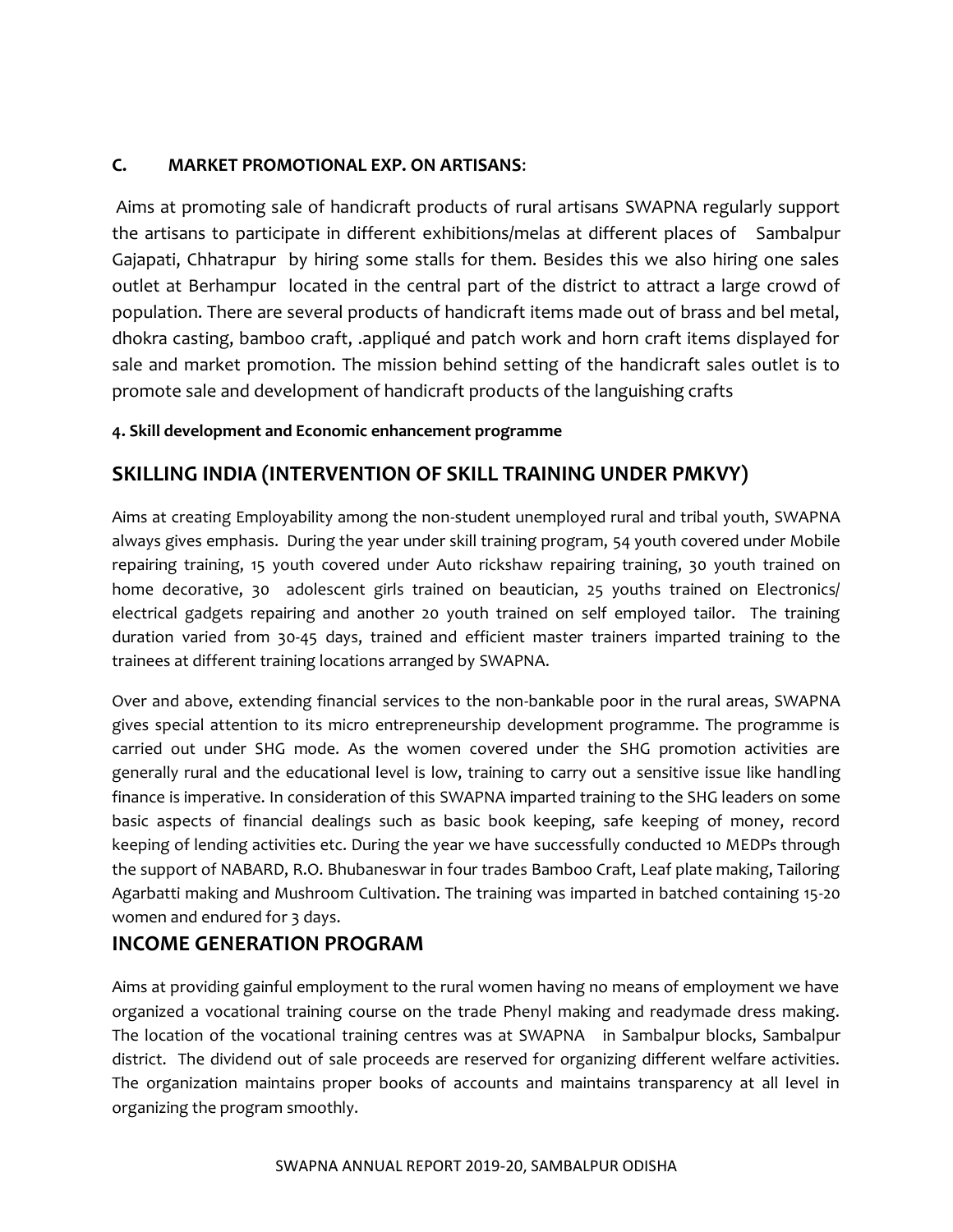#### **5. GERIATRIC CARE:**

#### **D. INTEGRATED PROGRAMME FOR OLDER PERSONS :**

The organization SWAPNA in association with Ministry of Social Justice and Empowerment, Govt. of India, New Delhi implemented an Integrated programme for the older persons in Jharsuguda district. The centre situated at Mayurdima (Aitapali) a centrally located area of Laikera Block where at present 25 older persons from different parts of this district are accommodating in the multi service centre. Free accommodation, food, clothing, shelter, vocational training, health services, counseling, recreational support are being provided to the residents of the centre. For rendering effective services to the resident's counselor, vocational training instructor, part time doctor and centre superintendent has been appointed by the organization. Officials of District Administration visit the centre from time to time and provide necessary suggestions for the effective management of the centre. As a part of this activity, the regular staffs like the centre superintendent, the Multi task supervisors, ANM of the centre and the cook provided the basic training about the operation of the centre by RRTC of the state from time to time. Also RRTC during their visit provide effective suggestions for smooth implementation of the programme.

Keeping this in view and considering the issues pertaining to the senior citizens at the society, the organization feel better to implement such above mentioned centres at different corners of the state. Basing on the preliminary survey the management of the organization decided to open a 50 bedded elderly women's home at Kirmira of Jharsuguda District. Similar services was also provided at the centre and the staff members took care of smooth management of the centre.

Besides, another two numbers of such centres for the welfare of older persons specifically women those who were neglected by the community and feel alone at family was provided similar services at Sundargarh and Jajpur Districts respectively. The dedicated staff members involved themselves actively to provide better services for these elder women's and does feel them alone at all. 50 numbers of elderly women from different parts of the districts were admitted at the centre and provided such facilities as envisaged in the guideline of the Ministry of Social Justice and Empowerment, Govt. of India. The District administration also pay their kind visits to the centre and provide suggestions for the upgradation of the centre by availing financial assistance from Govt. of India.

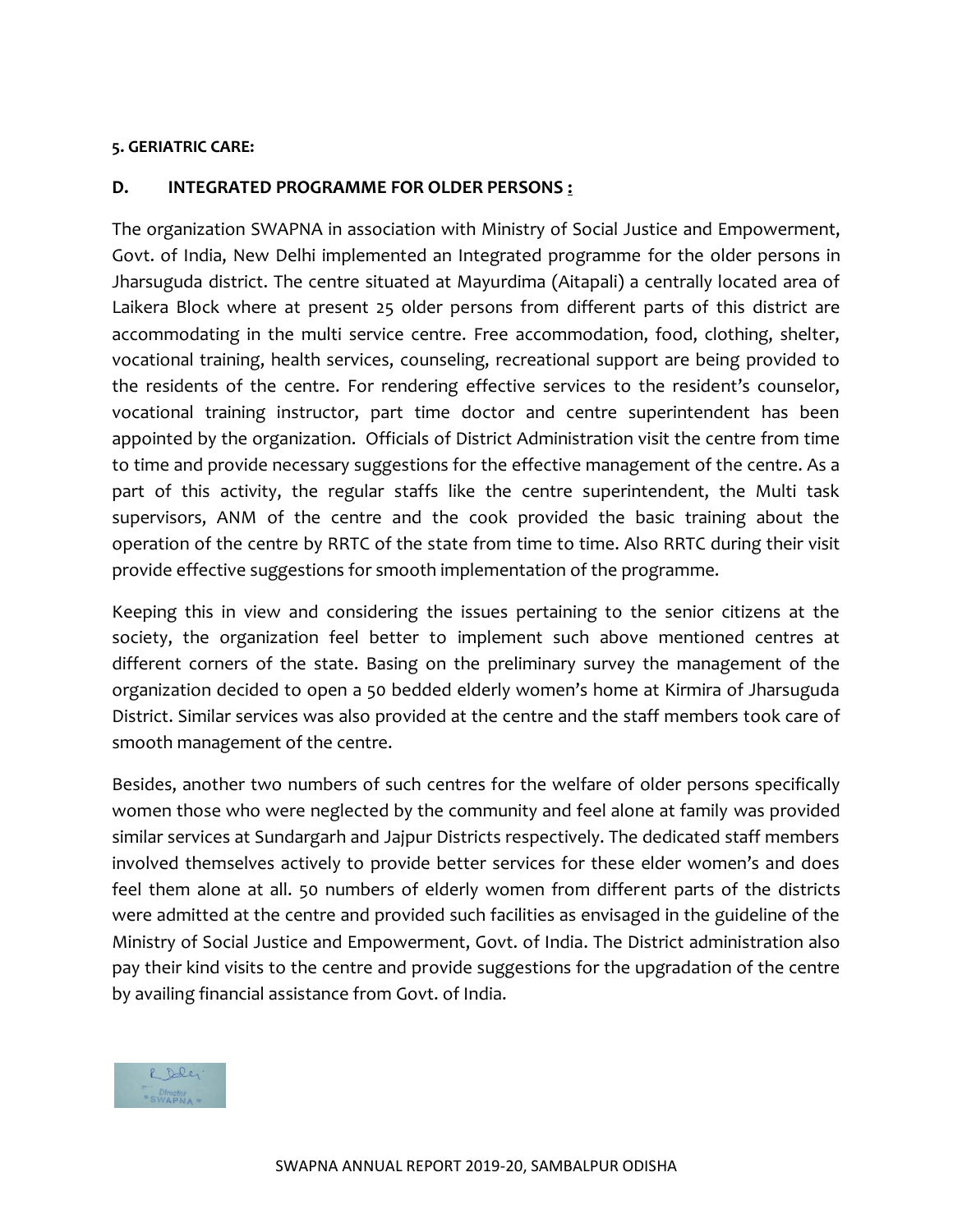#### **6.Other Social Developmental actions.**

# **A. FREE COACHING FOR THE SC/OBC/MINORITY**

The organization out of its own contribution has opened a free coaching centre for the SC/OBC/Minority candidates. The mission behind opening the coaching centre was to offer the scope and environment of study for the poor & meritorious students so that they can compete themselves in different public and corporate sector jobs. During the year 2019-20 there were 50 SC/OBC/Minority category students covered in which the teaching faculty offered them teaching for facing different competitive jobs like Banks, Postal, OPSC, RRB,. The location of the coaching centre was at SWAPNA , Budharaja and Sankarrma in Sambalpur district. Odisha. The centre offered free coaching to the candidates and no fee in any manner collected from the candidates.

#### **B. SUSTAINABLE ENVIRONMENT EDUCATION PROGRAM:**

A good share of its resources has been utilizing towards the promotion of sustainable environmental educational activities to educate & equip the local masses with scopes for promotion and sustenance of local forest. Now a day environmental pollution is major fact in everywhere. People do not have common knowledge regarding environmental factor. So realizing this fact our organization regularly conducted many awareness programs in the shape of a public meeting, street play and rally in which the participants disseminated updated information regarding promotion of clean and green environment, plantation of different species at private & public barren, waste lands as well as solid and liquid household wastes management etc. Awareness was also spread regarding ban on use of polythene below 20 microns. The environment education program has been spread at different schools and educational institutions in Sambalpur district.

#### **C. PROMOTION OF RURAL SPORTS:**

During the year the organisation was also involved the rural sports activities by implementing Rural Sports Competition at Gadasila Gram Panchayat of Dhenkanal District. Different village level youth organisations from across the Gram Panchayat level called upon for the purpose and togethered at a centrally located place where the organisation planned well before for the events to be undertaken. Special professionals was also hired by the implementing organisation to manage different activities under the programme. This programme specially aims for promotion of rural sports and games with national integration among the youth mass at village level. As they have neglected to attend such competitions at various level, we have build up their capacity and enhance there stamina and empower

them to participate at different big competitions.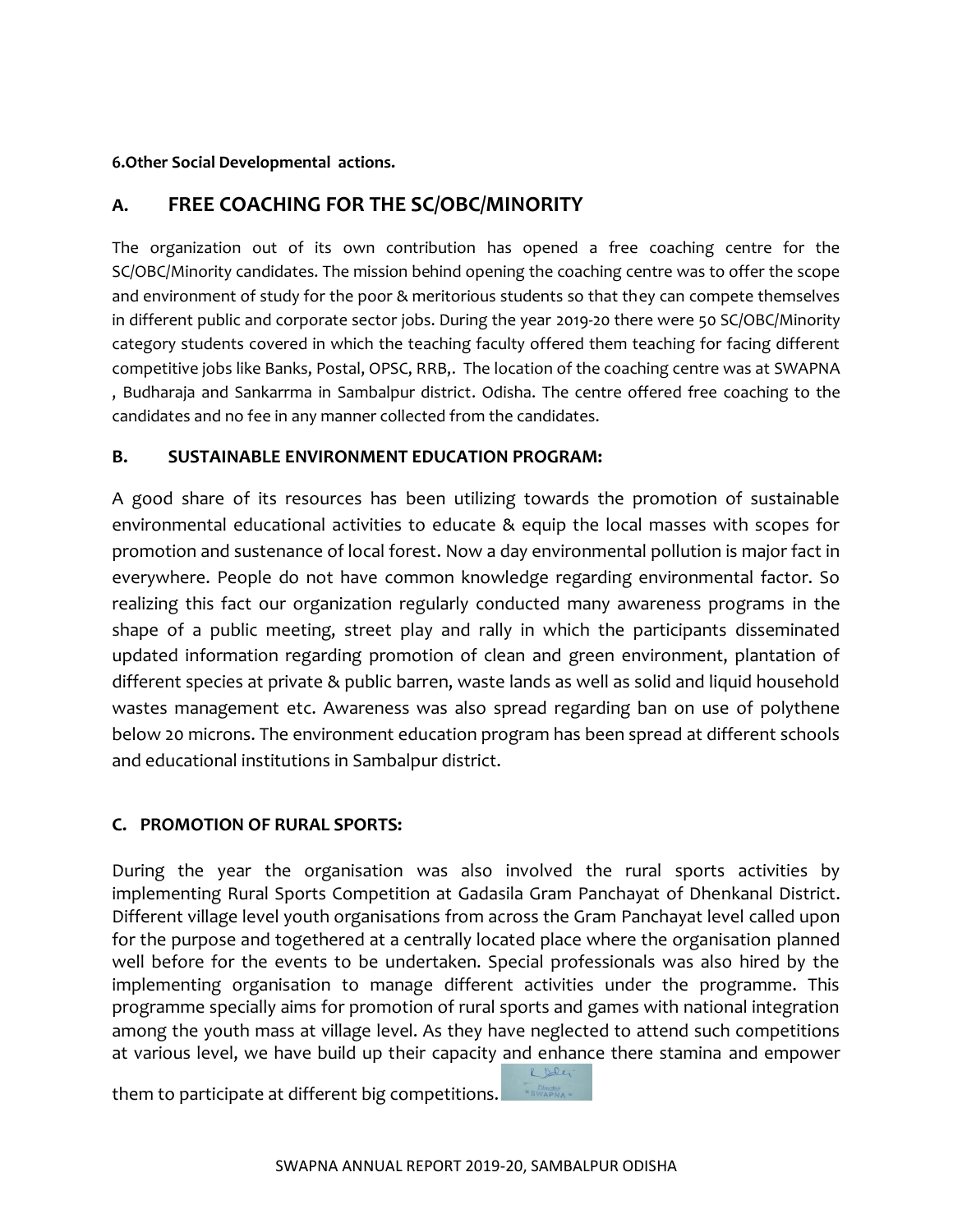#### **D. DISABILITY REHABILITATION PROGRAM:**

SWAPNA emphasizes on the "DIVYANGA" persons in our operational area. These peoples are always deprived of many opportunities available for them by different line departments from Govt. and private agencies. During the year the organization has arranged sensitize sessions for the development of these Divyang's at various level. During the District level assessment camps, we inform such persons from the community and helping them to attend such camps to avail their rights and priviledges meant for them from time to time. In due course 67 divyang's got their Certificates, 12 persons got the priviledge of getting concession during travel.

#### **E**. **Distribution of Tool Kits for the Handicraft Artisans:**

The organization focused its activities for the development of rural artisans in Handicraft sector. Many more programmes implemented for them by the active collaboration of the Handicrafts Department. For the upliftment of the poor rural artisans and to prepare their finished products in a well manner different tool kits needs for them. Due to their socioeconomic conditions they were not able to purchase the same for which they cannot prepare finished products like others. Hence special tool kits distribution progamme was organized by SWAPNA at Chaunrpur village of Dhanakauda Block under Sambalpur District. O/o DC, Handicrafts, Ministry of Textile, Govt. of India support the whole activities.

#### **F. CONSUMER AWARENESS PROGRAM:**

India is famous for having largest consumer market in the world and in famous for corruption, harassment and exploitation at different levels due to lack of awareness, low level of education and inability on the part of the enforcement officers of different consumer right provisions. Consumer awareness not only helps in sensitizing the people but also mobilize the larger community demand for endorsing consumer rights and their entitlements. **SWAPNA** organized consumer awareness program in 3 gram panchayats conducting public meetings distributing leaflets, and pictorial posters. These consumer awareness programs were attended by different PRI members, SHG leaders and village development committee members of Sambalpur block, Sambalpur district.

#### **G. STAFF TRAINING**

The staffs and volunteers those who were working for the cause of the development of people are required refreshment. Hence keeping this in mind the organization has been planned to organize a five days staff orientation taining programme followed up with a three days refresher training for our staff. Different development programmes of the Govt.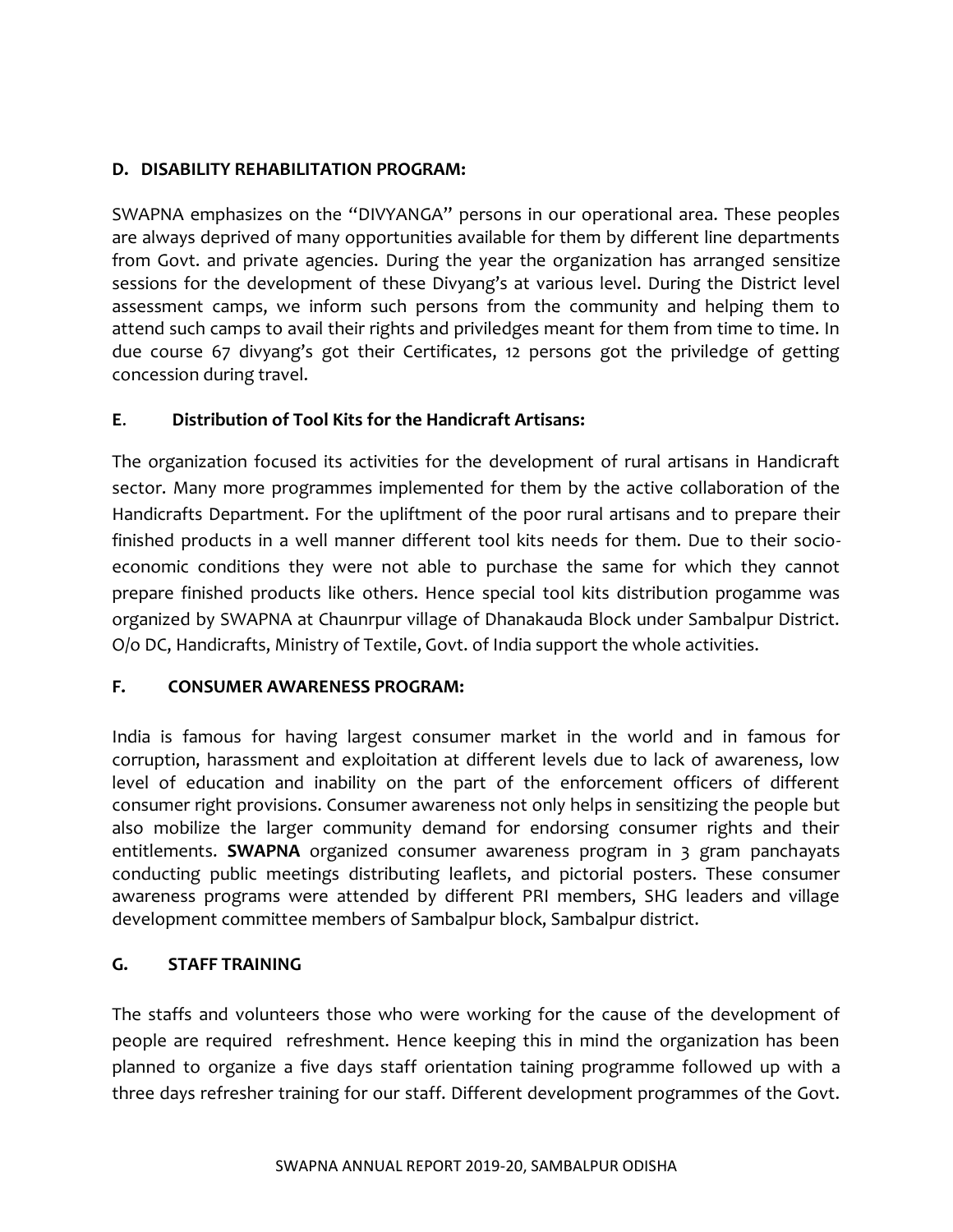sponsored schemes elaborately discussed among the members and hand outs also distributed keeping in view that they were not face any problem while interacting with the community regarding this. Govt. officials as well as social trainers have been hired for the purpose and the organization conducted an effective training for their personnels.

#### **H. OBSERVANCES**

SWAPNA observes/celebrates different local, regional, national and international days of importance. Those days includes, organization's foundation day, international women's day, world breast feeding day, world no-tobacco day, world environment day, world literacy day, world population day, National consumer day, National youth day, National disaster preparedness day, National leprosy eradication day, National polio and malaria eradication day and other such memorable days having paramount importance. During those days, different drawing & painting, quiz, essay and debate competitions, padayatra, rally, workshop, seminar, symposia and conferences etc among the students, non-student rural & tribal youth, adolescents, SHG women, farmers and rural artisans etc. are organized. The competitors are rewarded by invited guests and resource persons.

Like preceding year our organisation organized one month Yoga program starting from 21<sup>st</sup> May and ending with  $22^{nd}$ . June every year declared as International Yoga Day 2016. On this day we have organised mass Yoga action program comprising minimum 50 nos, of participants coming from different corners from Sambalpur district to success this noble program with the organising support from the local community based organisations, Zilla Swasthya Samiti, Sambalpur and the line departments, local community based organisations of Sambalpur helped us a lot in organising the program smoothly.

#### **I. ROAD SAETY AWARENESS CAMPAIGN:**

Road safety awareness and education campaign was organised on the eve of National Road Safety week and the organisation conduct the same accordingly. One mass rally was organised by the school & college students and make a human chain at Deogarh-Sambalpur NH near Sindurpank Chowk of Sambalpur district to make aware the pedestrians as well as the truck, Bus, Lorry, auto association members, drivers and other support staffs of their level to enable themselves about the knowledge of various laws pertaining towards road safety.

#### **J. SUSTAINABLE AGRICULTURE**

We have been creating awareness amongst the farmers and farm based workers on sustainable agriculture with focus on agriculture intensification programme (AIP).During the programme at Sadar block, Sambalpur district we disseminated the information on use of S&T based agricultural equipments, promotion and popularization of country composts, use of manures, cow dung, fly leaves and other perishable solid wastes by converting those in to composting manures. The district level agriculture and horticulture officials awakened the farmers about different farm based commercial crops and cash crops as well as the central and state government sponsored agricultural packages, insurances, loans and subsidies applicable for the small & marginal farmers.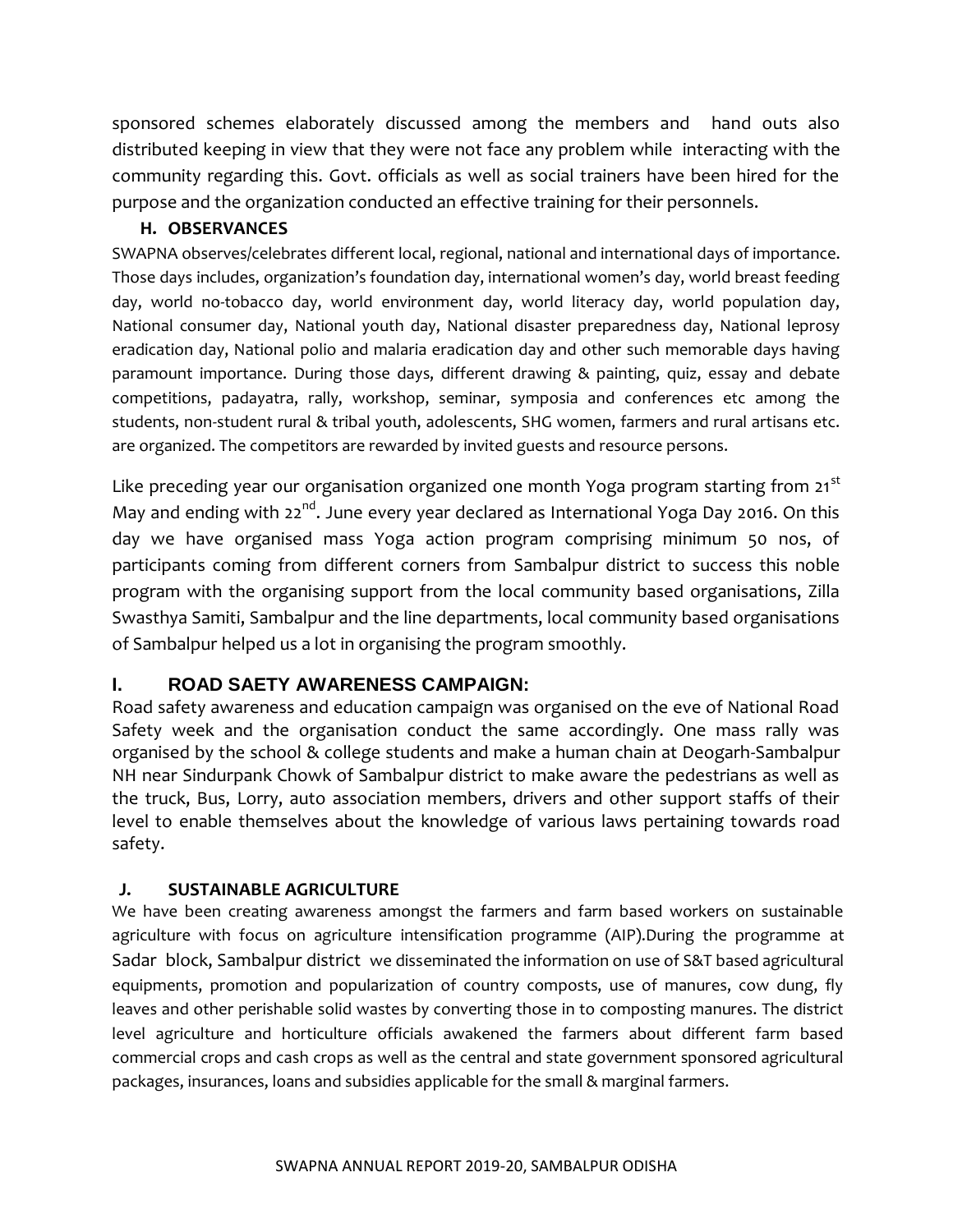The program on Agriculture development through traditional methods of farming was organized at Budharaja and Sankarrma in Sambalpur district . The Dy Director Agriculture, Sambalpur and other support staffs transferred their knowledge to the farmers on different improved techniques of farming. There was a local level federation formed and the federation will think up to strengthen the local federation in long run.

# **J RURAL SANITATION UNDER SWACHH BHARAT ABHIYAN**

The Government of India on the eve of Gandhi Jayantee, announced a new Swachh Bharat Mission, or Mission for a Sanitary India. The details of the Mission are currently under development. Under such circumstances, recalling the thought of GANDHIJI- "ACT LOCALLY AND THINK GLOBALLY "We at village Budharaja in Sambalpur block under Sambalpur district, Odisha recommend the following five principles to clean our environment, habitation and public places. Our mission is to drive the campaign in a large scale to involve the mass for promotion of cleaner, healthier and safer environment and improved sanitation in all villages of Budharaja and Sankarrma in Sambalpur district which may be replicable to other adjacent GPs subsequently.

**1. Reducing open defecation is the top priority.** Although there are many benefits of a cleaner India, it is open defecation which kills hundreds of thousands of children each year and limits the development of those who survive. Open defecation shall be the top priority of the Mission. In this context, we have organised sensitization activities at village Dimiripanka in Sambalpur block under Sambalpur district

**2. Achieving latrine use requires promoting behaviour change.** Information, education, and latrine use promotion shall be the cornerstones of any successful Mission to end open defecation. Officers shall not be asked how many latrines they constructed; instead, officers shall be held to account for what they did to change minds and behaviour and to promote latrine use. In this campaign the block level officers, school teachers, students, Anganwadi workers, GRS, Ward members, Panchayat Executive Officer, other local line departments and community based organizations and civil society organizations were actively involved.

**3. Latrine use requires a ground staff.** Rural sanitation teams at the block and district level require a new, dedicated staff responsible only for behaviour change and promotion of latrine use, not for latrine construction. Officers shall be rewarded for trying and learning from new ideas, whether they succeed or fail.

**4. Learn from doing and learn from the best.** The Government shall lead a programme of learning from successes, failures, and challenges of attempts to change behaviour and to promote latrine use. The Mission shall learn from the experiences of the Pulse Polio campaign, from leaders in the field of marketing, and from experts on rural sanitation behaviour. Keeping in view for wide spreading the